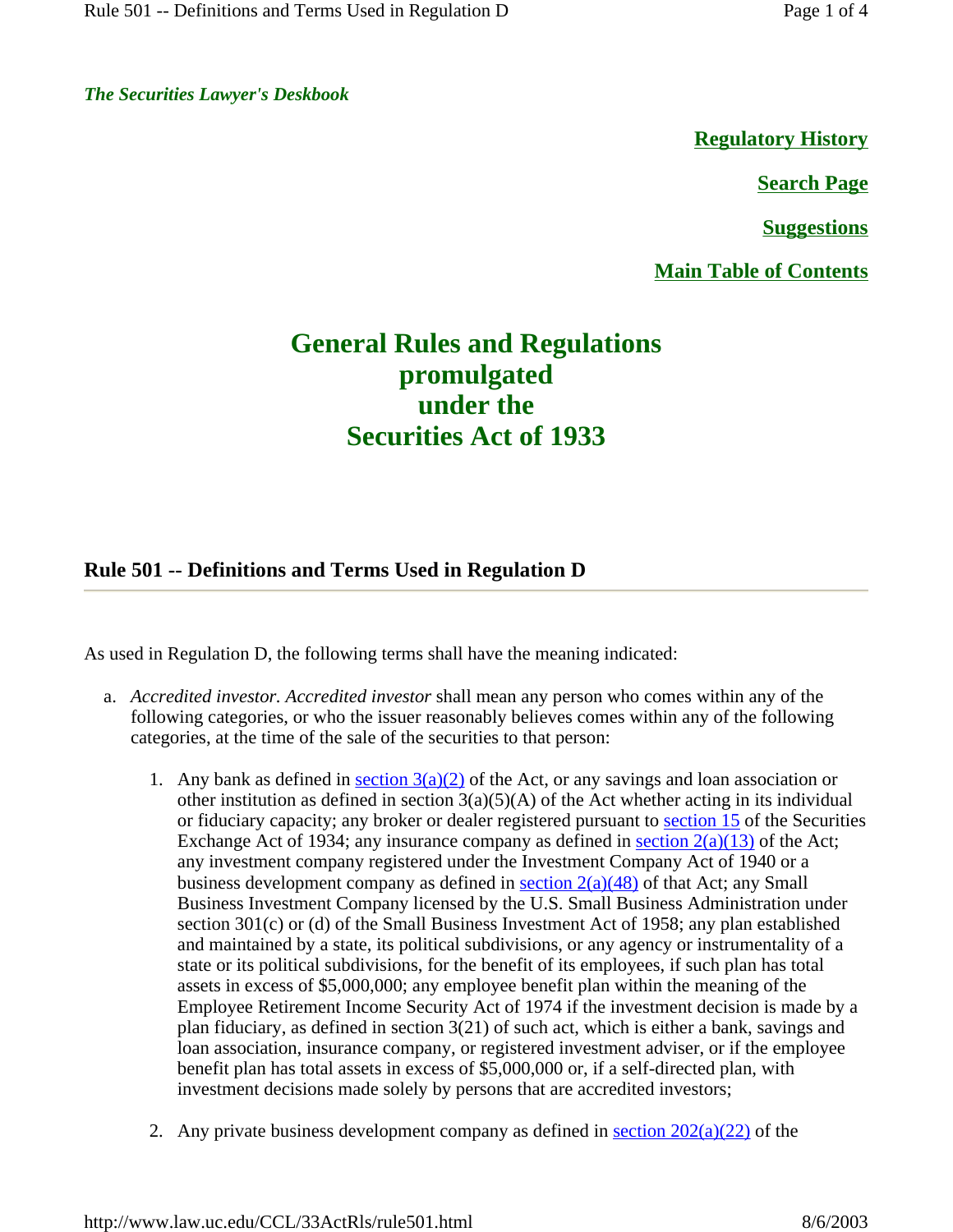Investment Advisers Act of 1940;

- 3. Any organization described in section  $501(c)(3)$  of the Internal Revenue Code, corporation, Massachusetts or similar business trust, or partnership, not formed for the specific purpose of acquiring the securities offered, with total assets in excess of \$5,000,000;
- 4. Any director, executive officer, or general partner of the issuer of the securities being offered or sold, or any director, executive officer, or general partner of a general partner of that issuer;
- 5. Any natural person whose individual net worth, or joint net worth with that person's spouse, at the time of his purchase exceeds \$1,000,000;
- 6. Any natural person who had an individual income in excess of \$200,000 in each of the two most recent years or joint income with that person's spouse in excess of \$300,000 in each of those years and has a reasonable expectation of reaching the same income level in the current year;
- 7. Any trust, with total assets in excess of \$5,000,000, not formed for the specific purpose of acquiring the securities offered, whose purchase is directed by a sophisticated person as described in Rule  $506(b)(2)(ii)$  and
- 8. Any entity in which all of the equity owners are accredited investors.
- b. *Affiliate.* An *affiliate* of, or person *affiliated* with, a specified person shall mean a person that directly, or indirectly through one or more intermediaries, controls or is controlled by, or is under common control with, the person specified.
- c. *Aggregate offering price. Aggregate offering price* shall mean the sum of all cash, services, property, notes, cancellation of debt, or other consideration to be received by an issuer for issuance of its securities. Where securities are being offered for both cash and non-cash consideration, the aggregate offering price shall be based on the price at which the securities are offered for cash. Any portion of the aggregate offering price attributable to cash received in a foreign currency shall be translated into United States currency at the currency exchange rate in effect at a reasonable time prior to or on the date of the sale of the securities. If securities are not offered for cash, the aggregate offering price shall be based on the value of the consideration as established by bona fide sales of that consideration made within a reasonable time, or, in the absence of sales, on the fair value as determined by an accepted standard. Such valuations of noncash consideration must be reasonable at the time made.
- d. *Business combination. Business combination* shall mean any transaction of the type specified in paragraph (a) of Rule 145 under the Act and any transaction involving the acquisition by one issuer, in exchange for all or a part of its own or its parent's stock, of stock of another issuer if, immediately after the acquisition, the acquiring issuer has control of the other issuer (whether or not it had control before the acquisition).
- e. *Calculation of number of purchasers.* For purposes of calculating the number of purchasers under Rule 505(b) and Rule 506(b) only, the following shall apply:
	- 1. The following purchasers shall be excluded: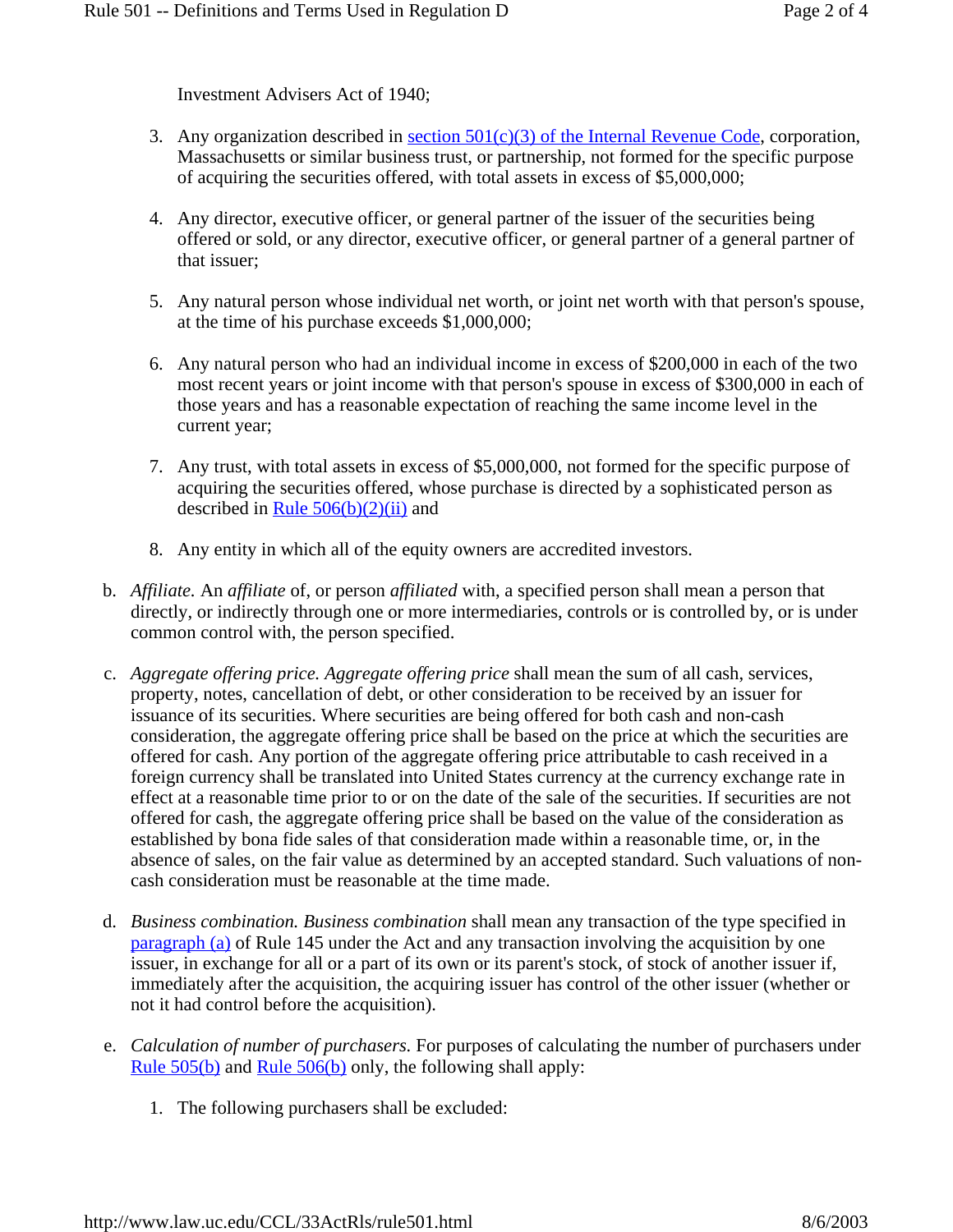- i. Any relative, spouse or relative of the spouse of a purchaser who has the same principal residence as the purchaser;
- ii. Any trust or estate in which a purchaser and any of the persons related to him as specified in paragraph  $(e)(1)(i)$  or  $(e)(1)(iii)$  of this section collectively have more than 50 percent of the beneficial interest (excluding contingent interests);
- iii. Any corporation or other organization of which a purchaser and any of the persons related to him as specified in paragraph  $(e)(1)(i)$  or  $(e)(1)(ii)$  of this section collectively are beneficial owners of more than 50 percent of the equity securities (excluding directors' qualifying shares) or equity interests; and
- iv. Any accredited investor.
- 2. A corporation, partnership or other entity shall be counted as one purchaser. If, however, that entity is organized for the specific purpose of acquiring the securities offered and is not an accredited investor under paragraph (a)8 of this section, then each beneficial owner of equity securities or equity interests in the entity shall count as a separate purchaser for all provisions of Regulation D, except to the extent provided in paragraph (e)1 of this section.
- 3. A non-contributory employee benefit plan within the meaning of Title I of the Employee Retirement Income Security Act of 1974 shall be counted as one purchaser where the trustee makes all investment decisions for the plan.
- f. *Executive officer. Executive officer* shall mean the president, any vice president in charge of a principal business unit, division or function (such as sales, administration orfinance), any other officer who performs a policy making function, or any other person who performs similar policy making functions for the issuer. Executive officers of subsidiaries may be deemed executive officers of the issuer if they perform such policy making functions for the issuer.
- g. *Issuer.* The definition of the term *issuer* in section 2(a)(4) of the Act shall apply, except that in the case of a proceeding under the Federal Bankruptcy Code (11 U.S.C. 101 *et seq.*), the trustee or debtor in possession shall be considered the issuer in an offering under a plan or reorganization, if the securities are to be issued under the plan.
- h. *Purchaser representative. Purchaser representative* shall mean any person who satisfies all of the following conditions or who the issuer reasonably believes satisfies all of the following conditions:
	- 1. Is not an affiliate, director, officer or other employee of the issuer, or beneficial owner of 10 percent or more of any class of the equity securities or 10 percent or more of the equity interest in the issuer, except where the purchaser is:
		- i. A relative of the purchaser representative by blood, marriage or adoption and not more remote than a first cousin;
		- ii. A trust or estate in which the purchaser representative and any persons related to him as specified in paragraph  $(h)(1)(i)$  or  $(h)1(i)$  of this section collectively have more than 50 percent of the beneficial interest (excluding contingent interest) or of which the purchaser representative serves as trustee, executor, or in any similar capacity; or